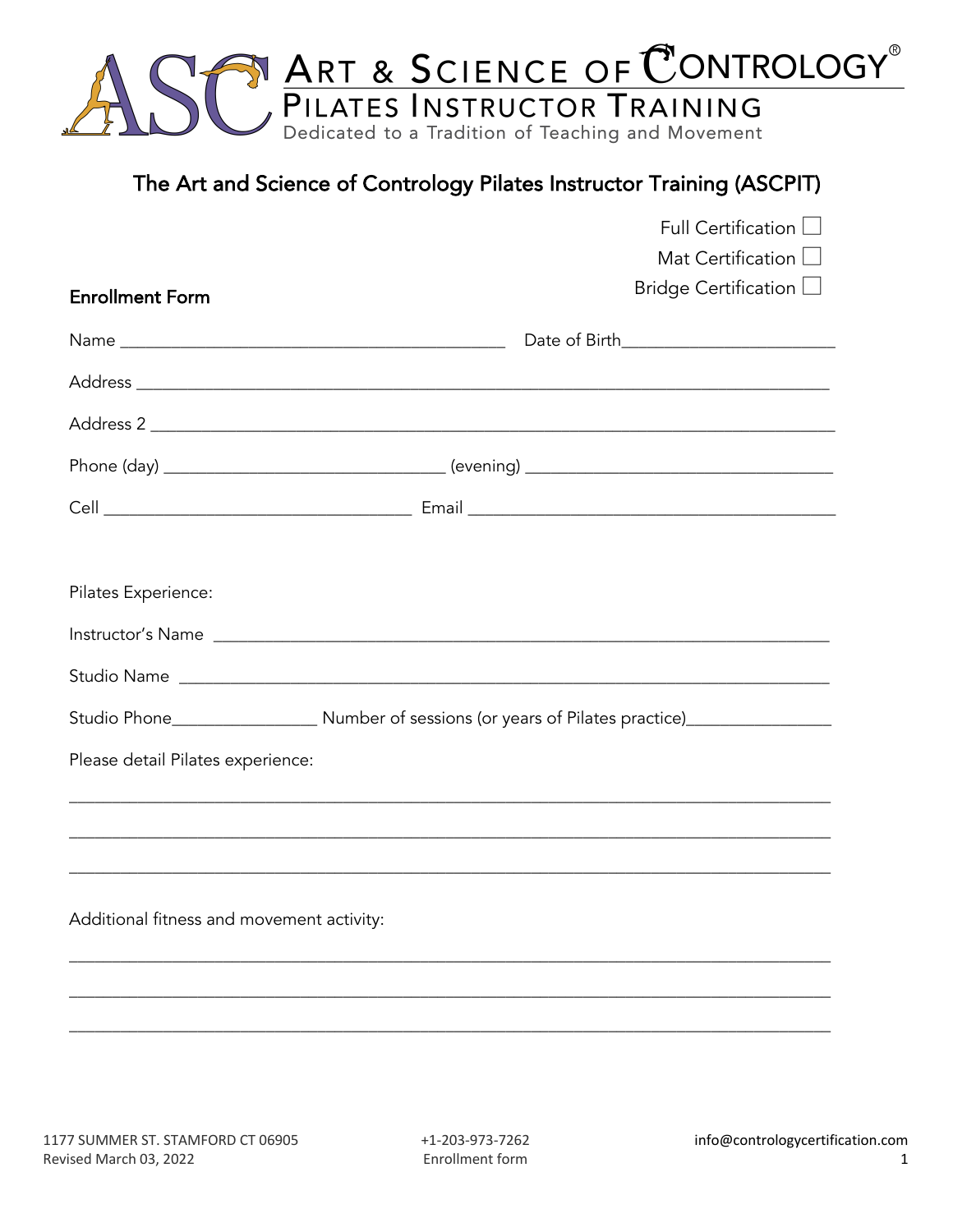

\_\_\_\_\_\_\_\_\_\_\_\_\_\_\_\_\_\_\_\_\_\_\_\_\_\_\_\_\_\_\_\_\_\_\_\_\_\_\_\_\_\_\_\_\_\_\_\_\_\_\_\_\_\_\_\_\_\_\_\_\_\_\_\_\_\_\_\_\_\_\_\_\_\_\_\_\_\_\_\_\_\_\_\_\_\_\_

### Medical History:

Physical limitations, including pre-existing conditions, prior injuries and/or surgeries:

| <b>Emergency Contact:</b>                                                                   |                                                                                  |  |  |  |
|---------------------------------------------------------------------------------------------|----------------------------------------------------------------------------------|--|--|--|
|                                                                                             |                                                                                  |  |  |  |
|                                                                                             |                                                                                  |  |  |  |
| <b>Tuition deposit</b>                                                                      |                                                                                  |  |  |  |
| Check #_______________Credit Card #___________________________________Visa ___MC ___AMEX __ |                                                                                  |  |  |  |
|                                                                                             |                                                                                  |  |  |  |
|                                                                                             |                                                                                  |  |  |  |
|                                                                                             | ,我们也不能会在这里,我们也不能会在这里,我们也不能会在这里,我们也不能会在这里,我们也不能会在这里,我们也不能会在这里,我们也不能会在这里,我们也不能会在这里 |  |  |  |
|                                                                                             |                                                                                  |  |  |  |

If the apprentice is expelled from the program for disciplinary reasons and/or chooses to withdraw for any other reason, The Art of Control reserves the right to have the full balance of the Certification program paid by the apprentice within ten (10) days of withdrawal/expulsion.

| Apprentice signature |  |
|----------------------|--|
|                      |  |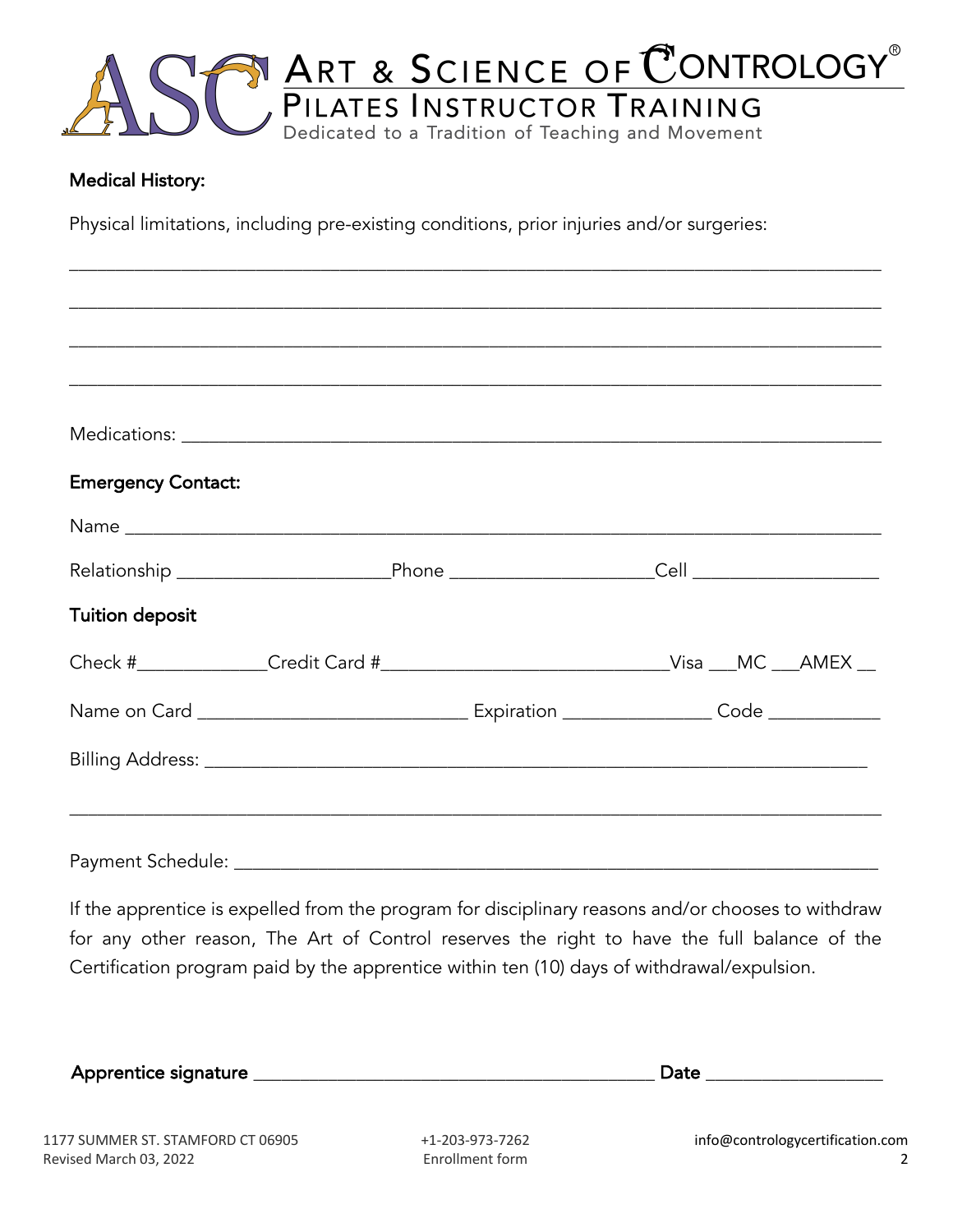

## APPRENTICE AGREEMENT

## The requirements and conditions for participating in the ASCPIT are set forth below

- 1. By signing this agreement, the Apprentice acknowledges that he/she has read and understands all of the requirements and conditions, and agrees to the following terms: Initial \_\_\_\_\_\_\_\_\_
- 2. Read and sign "Confidentiality, Non-Solicitation & Non-Compete Agreement" Initial \_
- 3. The Apprentice represents that he/she is in excellent mental and physical health prior to entering the ASCPIT, and agrees to participate in the ASCPIT at his/her own risk. (Note: A doctor's note allowing participation in the ASCPIT is required if any physical limitations were noted in the Medical History section of this form. If no doctor's note is given, then the Apprentice acknowledges that they are fully able to participate in the program and will not hold The Art of Control, Inc., its agents and/or employees liable for any injury arising from the program.)
- 4. The Art of Control, Inc. reserves the right to terminate any Apprentice from the ASCPIT for misconduct or other unprofessional behavior, including but not limited to: violent or aggressive behavior, harassment including sexual harassment or misconduct, physical or verbal abuse (including discrimination based on race, religion, sexual identity or sexual preference), alcohol or drug use, theft, or other property damage.
- 5. No refund of money paid or waiver of unpaid tuition will be given for incomplete participation (whether it is voluntary withdrawal or mandatory expulsion). An Apprentice may request, in writing, a temporary leave of absence due to medical or personal reasons. Permission may be granted at the discretion of The Art of Control, Inc., or its designee.
- 6. Apprentices are prohibited from teaching Pilates outside of The Art of Control Studio (and/or affiliated Studios) without express permission of The Art of Control, Inc., its agents and/or employees, until they have completed the ASCPIT and have acquired their Certification. Any violation of this policy will result in expulsion from the ASCPIT.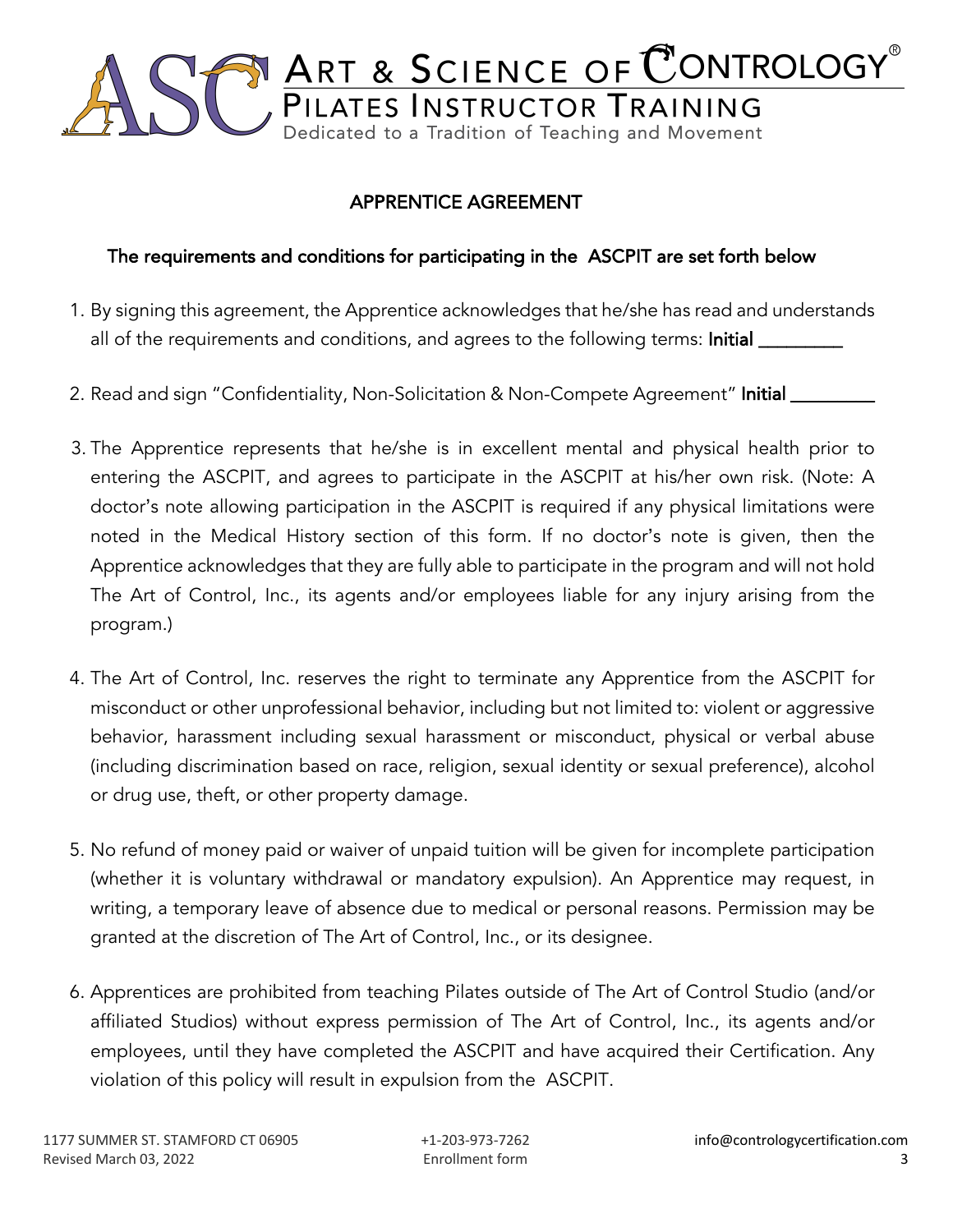

- 7. Apprentice logs must be kept by the Apprentice and signed by The Art of Control, Inc., or its designee, on a timely basis. Copies of apprentice logs must be kept on file at the Art of Control.
- 8. Apprentices must present their completed hour logs and pass all tests before proceeding to the next Module level.
- 9. The Art of Control, Inc., or its designee, reserves the right to modify or change dates, faculty members and/or requirements for the program. This is especially true if external factors, such as extreme weather or lockdowns are in play. There is a no-refund policy; however, in case of a cancellation by ASCPIT, students are always welcome to reschedule or continue the program at a later date.
- 10. Cancellation policy: if the Apprentice pays a deposit and/or tuition, and cancels 30 or more days prior to the program start date, the Apprentice will be entitled to a full refund of the monies paid, less a \$100 processing fee.
- 11. The Art of Control, Inc. reserves the right to cancel the ASCPIT if enrollment is fewer than four Apprentices.

I \_\_\_\_\_\_\_\_\_\_\_\_\_\_\_\_\_\_\_\_\_\_\_\_\_\_\_\_\_\_\_\_\_\_\_\_ acknowledge receipt and agree with the above terms, and agree to abide by the requirements and conditions of the Art of Control, Inc. and the ASCPIT.

Apprentice signature \_\_\_\_\_\_\_\_\_\_\_\_\_\_\_\_\_\_\_\_\_\_\_\_\_\_\_\_\_\_\_\_\_\_\_\_\_\_\_\_\_\_\_\_ Date \_\_\_\_\_\_\_\_\_\_\_